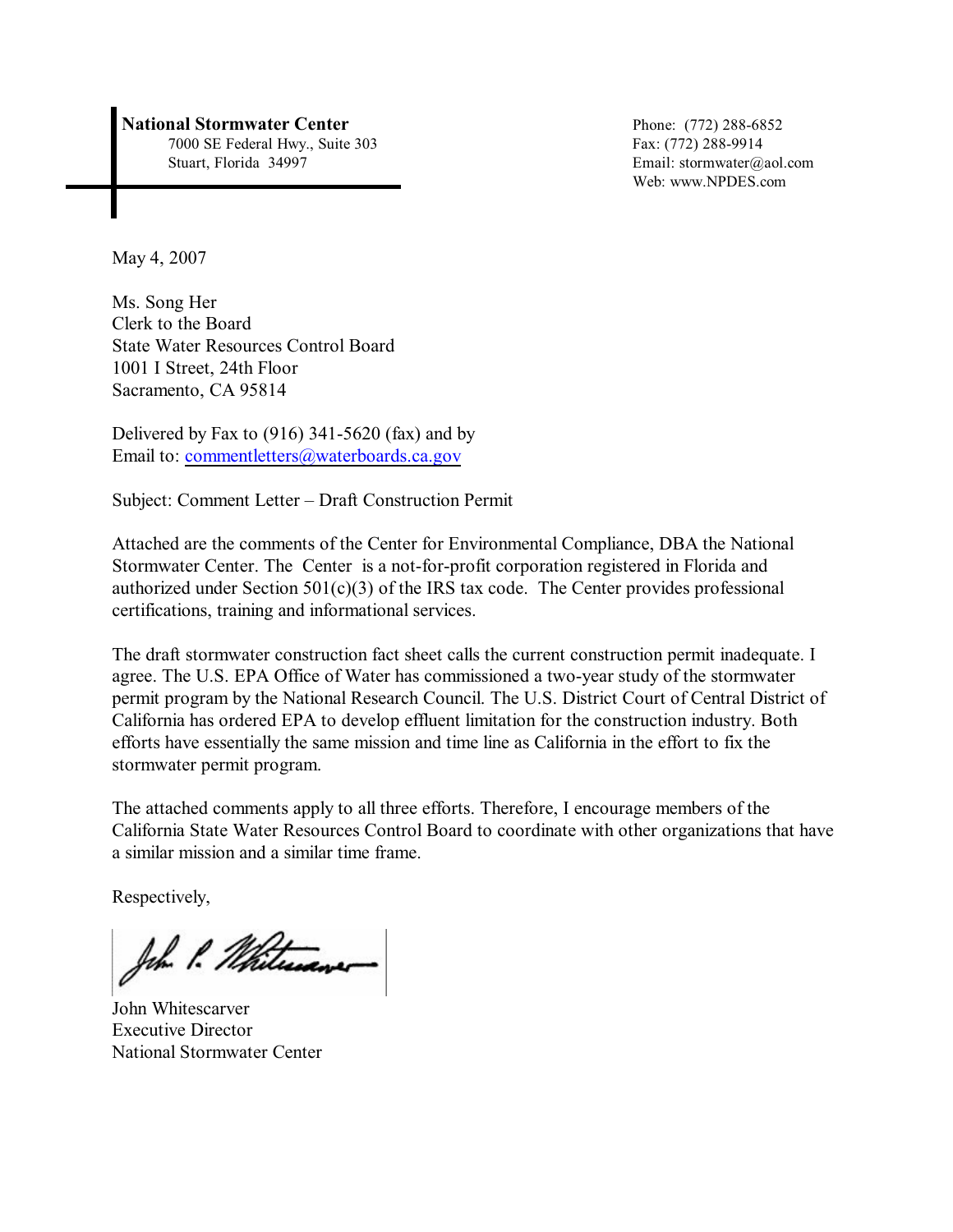# **Comments on the California Draft Construction Permit**

Draft permit Date: March 2, 2007 Comment Date: May 4, 2007

#### **Introduction**

The request for comments directed attention to three major changes for the current permit. However, these comments will only address use of performance standards in permits including numeric and visual evidence. Also, comments are included on the proposed certified training program.

The clear reading of Section 402 of the Clean Water Act is an end-of-pipe permit program. Government has the responsibility to assure pollutants discharged from a regulated activity are acceptable. If that can be assured, government should not interfere with the permittees operations. The absence of end-of-pipe performance standards have required the use of best management practices (BMP) in discharge permits. As a result, permittees have focused on documenting BMPs, and have not focused on discharges of polluted runoff. BMP permits are difficult to enforce; end-of-pipe performance standards are not.

The stormwater permit program under Section 402 of the Act has failed to make a major contribution to restoring and maintaining the Nation's Waters as intended by the Act. The permit program can be fixed. Your effort is part of the fix.

These comments also support a stormwater educational program. The National Stormwater Center, a not-for-profit entity, has conducted such a program in California for five years. In addition, the Director of the Center is an instructor for the Florida Department of Environmental Protection (DEP) Erosion and Sediment Control Course.

### **Current Stormwater Permit Program Is Inadequate to Protect Water Quality**

The Congress, in 1987, amended the Clean water Act (Act) adding Section 402(p) requiring a specific stormwater permit program. This action was the result of state 305(b) reports indicating that 40% of the Nation's waters failed to achieve the minimum water quality standards. Now, twenty years later there is no documented improvement in the quality of the Nation's waters.

Based on the 305(b) Reports to Congress in 2002, 42% of California's river miles were reported impaired.<sup>1</sup> This is consistent with the U. S. Environmental Protection Agency's (EPA) overall view of the Nation's waters.<sup>2</sup> Also, EPA's 2006 National Stream Report  $3$  shows that 42% of the nation's stream length is in poor biological condition, 25% is in fair biological condition, and 28% is in good biological condition. It's easy to conclude that the Nation's water quality has not improved in 20 years. Therefore the stormwater permit program has proven to be inadequate with respect to the goals of the Clean Water Act (CWA).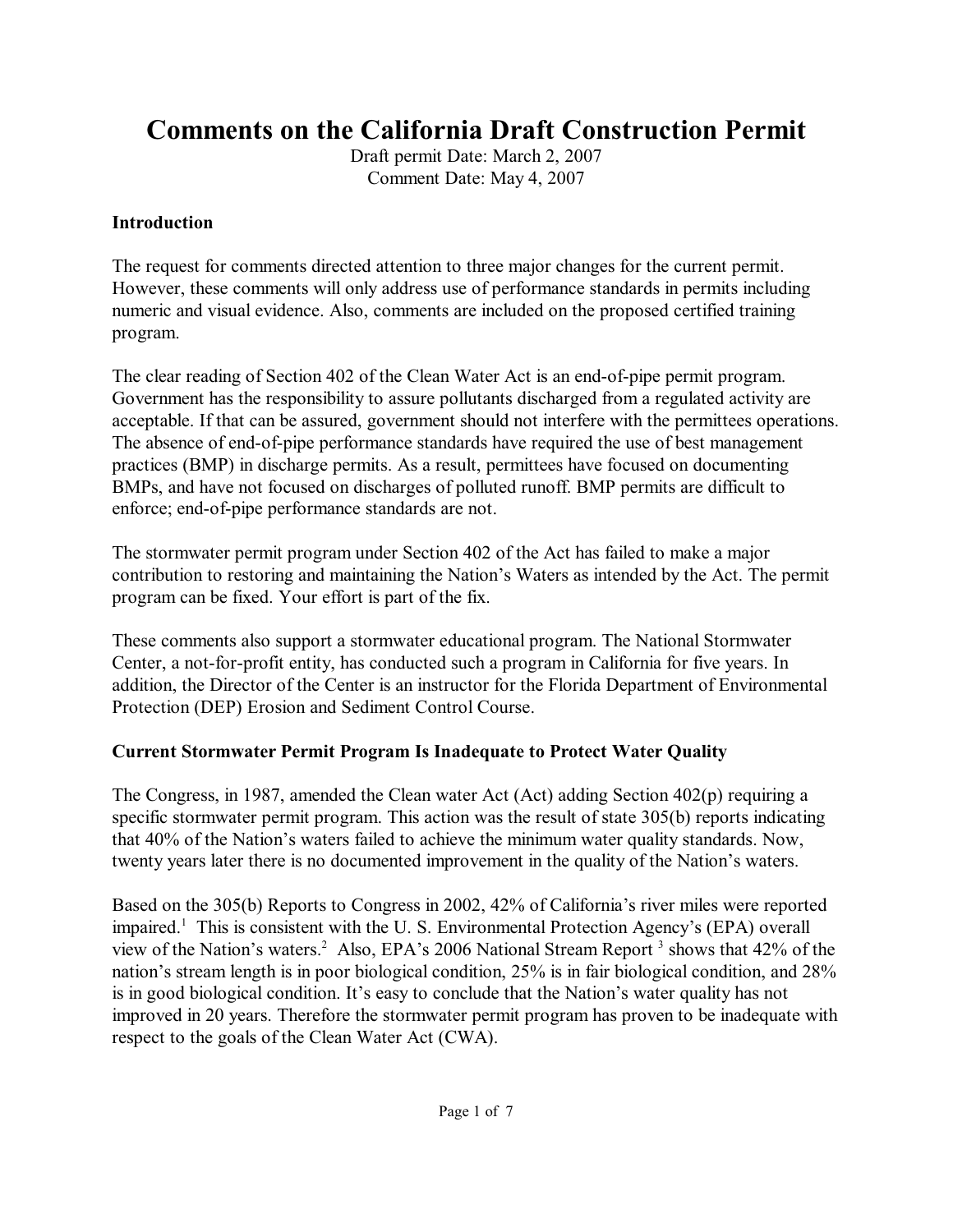Stormwater permits issued to industrial sources, other than construction, may have achieved positive results due to industry cooperation. In the early 1990s, stormwater permits were issued to industrial groups based on their submission of best management practices. As a result, EPA issued a multi sector general permit and most states followed EPA's lead.

Stormwater runoff from industrial, other than construction, is so variable that regulatory agencies find it difficult to develop end-of-pipe effluent limitations. However, they have been developed for nine industrial categories and for coal pile runoff. The point is that end-of-pipe numerical standards can be developed for stormwater runoff

A difference between construction activity and other industrial activity is the retaliative ease in characterizing the runoff. Many chemicals are used on a construction site and the resultant release of the these chemicals can be controlled by preventing the release of sediment.

# **Current Stormwater Permit Program Is Inadequate for Enforcement**

The current California Construction General Permit does not address post construction and has at least 50 permit conditions, many of which are non enforceable because the language is vague. Numeric effluent limitations (NEL) are not vague and are enforceable. Below are typical words in the current permit:

- 1. conducted in such a manner so as to minimize erosion
- 2. shall be kept to a minimum
- 3. to create the lowest practicable erosion potential
- 4. whenever feasible
- 5. shall be kept to a practicable minimum
- 6. as quickly as practicable
- 7. shall be installed as soon as practicable
- 8. to the extent necessary

Post construction requirements in MS4 permits are only enforceable against MS4s, not against owners or operators of the discharge structure. Most MS4 permits only require planning procedures, best management practices (BMPs) inspections and training for construction.

### **Numeric Performance Standards**

There is no benefit to require numeric action levels (ALs). Numeric effluent limitations (NELs) serve the same purpose and are enforceable. A permittee can continuously exceed an AL and not have a permit violation as long as the required actions are performed. Exceeding an NEL is enforceable.

A turbidity level of 500 NTUs is extremely high compared to other state studies. A turbidity NEL of 50 NTUs is attainable.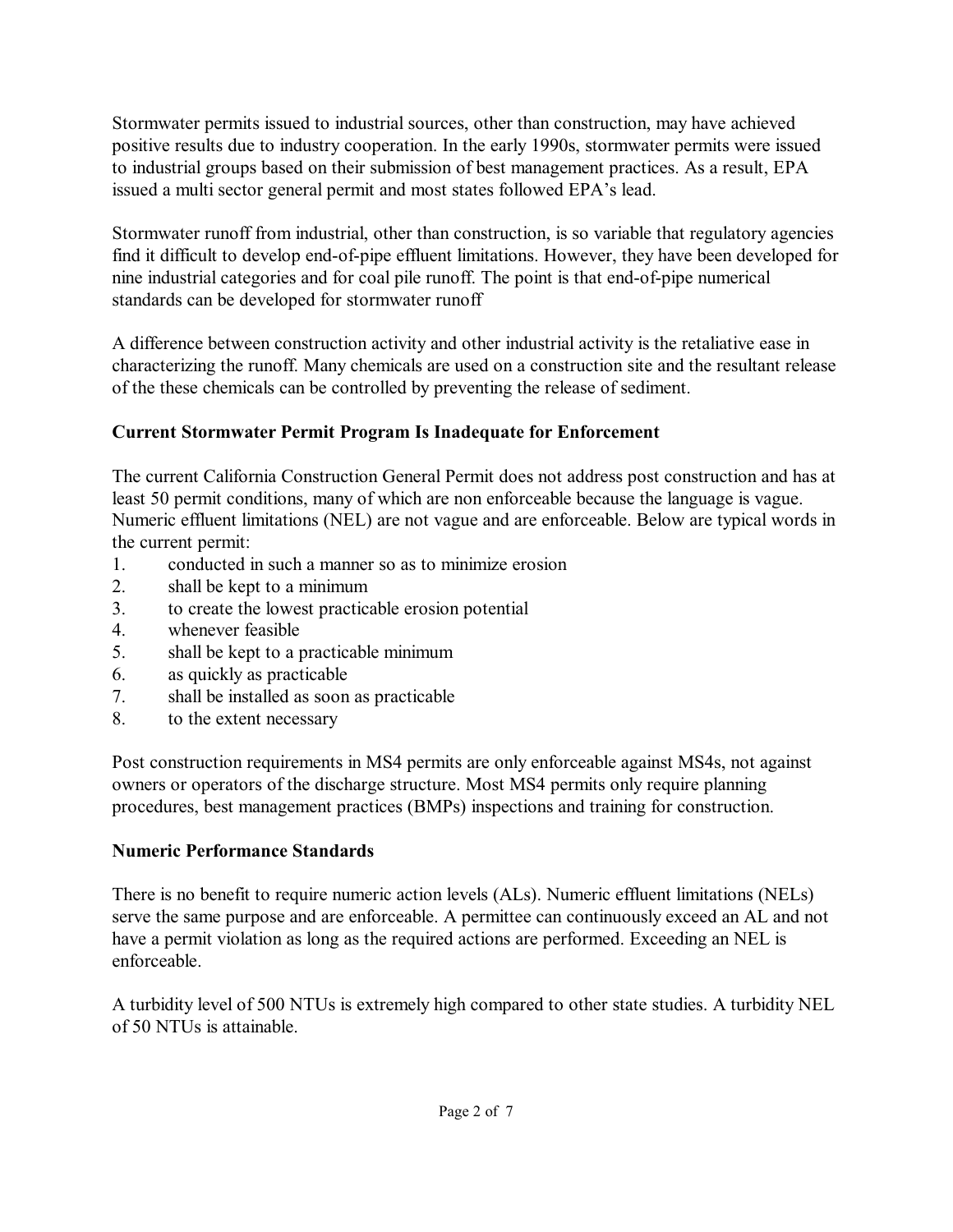A 2003-2005 study of 183 active construction sites in Washington State revealed that roughly one fourth of the sites (44/183, or 24%) were discharging stormwater off site. The mean turbidity levels of sites that used at least two out of three BMPs highlighted in the study (inlet controls, basins and erosion prevention measures) were in the range of 35 to 50 NTUs.<sup>4</sup>

Georgia has 25/10 in-stream NTU "shift" standard (for aquatic life protection for warm water and trout fisheries, respectively) as a regulatory backstop for BMP implementation at construction sites.

The New York State Attorney General's office cited EPA's Surface Water Treatment Rule limit of 5 NTUs at the intake of unfiltered drinking water supplies in its comments on a proposed large retail center in the New York City Watershed, as justification for its recommending downsizing, restricting, and further study of this proposed project.<sup>5</sup>

Another example is the Individual Construction Stormwater Permit issued to the Seattle Monorail Project in 2004 by the Washington State Department of Ecology, which references a 50 NTU limit. 6

EPA proposed effluent guidelines for the construction and development industry in June 2002. The database they developed has been retained and is called "International Stormwater Best Management Practices (BMP) Database."<sup>7</sup> The following total suspended solids data is reported.

| <b>Treatment System</b> | TSS Median of Avg. Effluent |  |
|-------------------------|-----------------------------|--|
|                         | (95% Confidence Interval)   |  |
| <b>Detention Basin</b>  | 40.72                       |  |
| <b>Biofilter</b>        | 37.99                       |  |
| Hydrodynamic Device     | 41.38                       |  |
| Media Filter            | 15.05                       |  |
| <b>Retention Pond</b>   | 19.77                       |  |
| <b>Wetland Basin</b>    | 22.29                       |  |
| <b>Wetland Channel</b>  | 24.18                       |  |

The database prepared by GeoSyntec Consultants Wright Water Engineers, Inc. for the following organizations:

Water Environment Research Foundation

American Society of Civil Engineers

(Environmental and Water Resources Institute/Urban Water Resources Research Council) U.S. Environmental Protection Agency Federal Highway Administration

American Public Works Association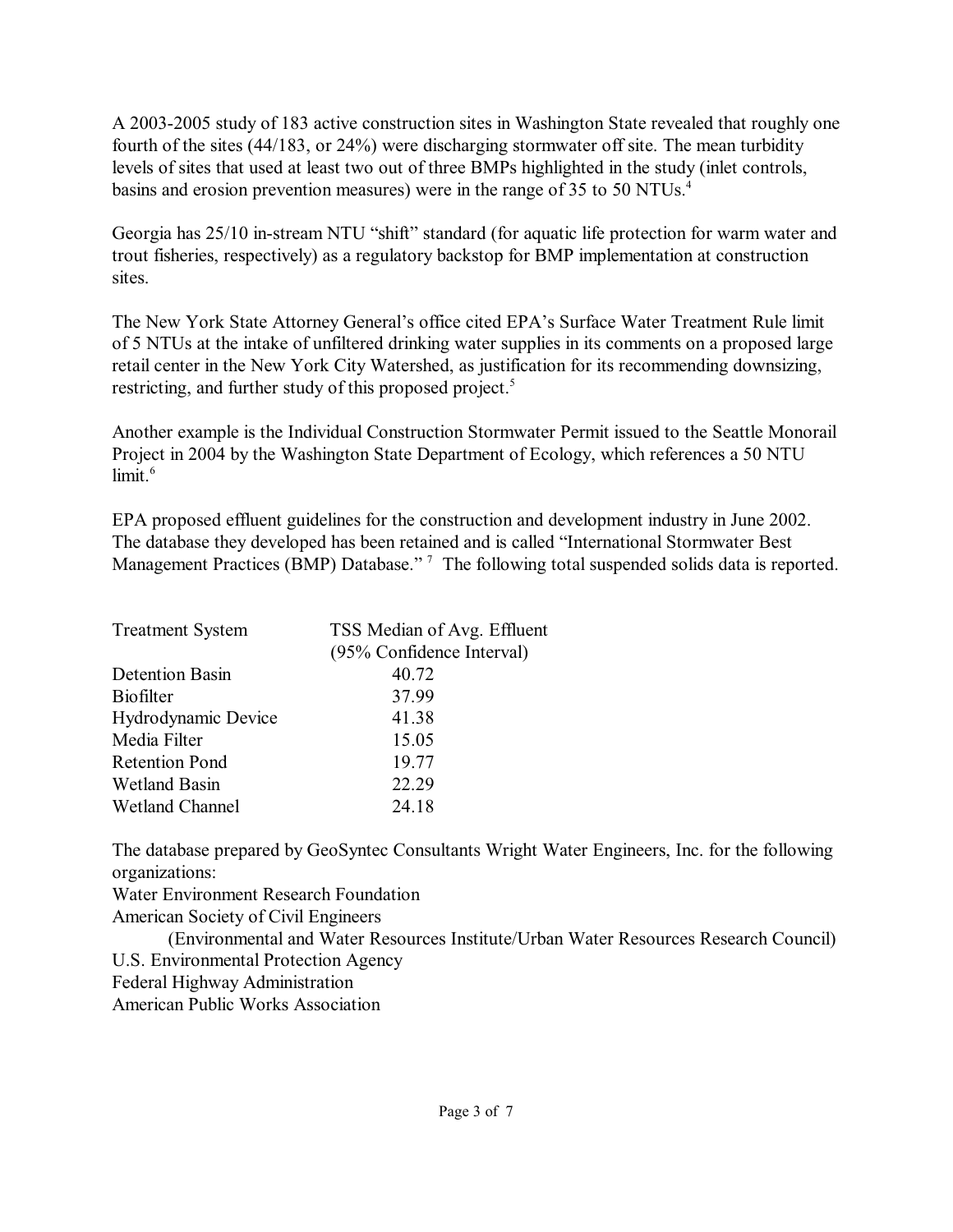EPA has promulgated stormwater runoff Effluent Guidelines for nine industries. Those with endof-pipe numerical standards for TSS are listed below:

| $TSS$ mg/l | $TSS$ mg/   |
|------------|-------------|
| Max        | 30-day Ave. |
|            |             |
| 45         | 30          |
| 50         |             |
| 50         |             |
|            |             |
| 0.188      | 0.125       |
| 50         |             |
|            |             |

#### **Visual Performance Standards**

Effluent limitation can be numerical, or narrative, or both. Many people are offended at the sight of dirt in the street as a result of bad construction management. Visual standards are easy to recognize and quickly rectified to prevent environmental harm.

The authority comes from Section 101 of the Clean Water Act. The goal of the Act is to "eliminate the discharge of pollutants." Congress named the discharge permit program, National Pollutant Discharge Elimination System. A visible discharge should be a clean permit violation.

The construction industry should recognize the value of such a visual performance standard. To achieve such a standard, construction operators would need to have a stormwater pollution prevention plan (SWPPP). In addition, they must train personnel and conduct frequent inspections. Their objection is having to document every single requirement.

Writing a SWPPP is not difficult, but marinating it in according to the permit is costly and often unnecessary. With almost 50 specific requirements, the SWPPP maintenance can be an unnecessary burden for activities without a visible discharge.

Without a discharge of pollutants, there is no NPDES violation. If there is no visible discharge, there can be no paper work violation. Keeping soil on the construction site is easier than doing all the paper work.

### **Fixing Stormwater**

Currently there are two other efforts to fix the stormwater permit program. Each have a similar mission and time period. The U.S. EPA Office of Water has commissioned a two-year study by the National Research Council. Also, the U.S. District Court of Central District of California ordered EPA to develop effluent limitation for the construction and development industry.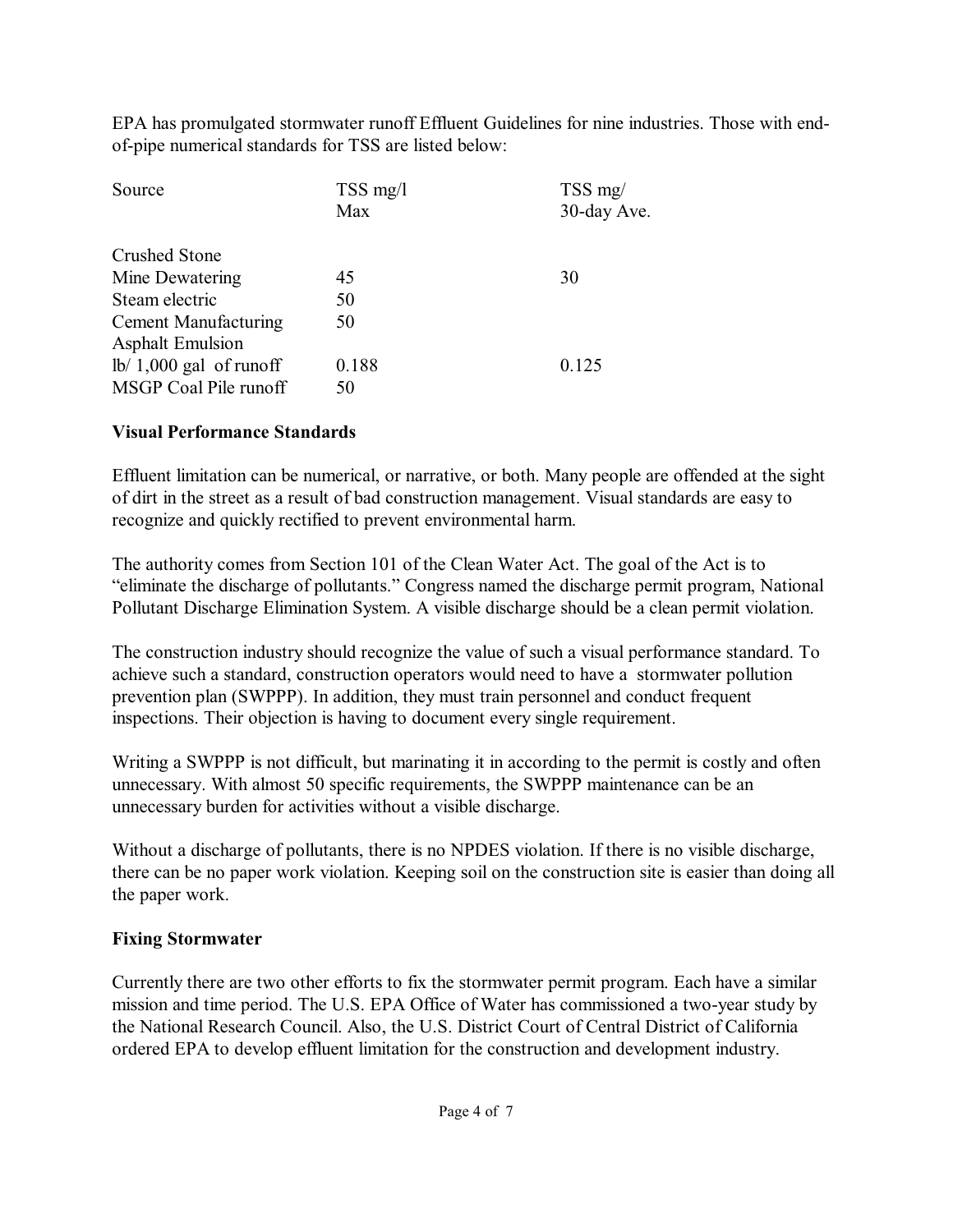EPA, recognizing that the stormwater permit program was ineffective, is sponsoring a 26-month study titled "*Reducing Stormwater Discharge Contributions to Water Pollution*." The study by <sup>8</sup> the National Research Council began in January 2007.

EPA expects to receive recommendations to modify the permit program to better protect water quality. The study objectives are summarized for clarity:

- A protocol linking runoff to water quality
- ! Effluent parameters, limits and benchmarks
- Relationship of plans to water quality
- Permit conditions to ensure water quality
- Stormwater permitting program design

The fourteen national experts appointed study group includes two men from California:

- ! Dr. Xavier Swamikannu, California Environmental Protection Agency
- ! Dr. Stanley B. Grant, University of California, Irvine

The other similar activity is the development of national standards by EPA Headquarters for the construction and development industry. On December 1, 2006, the U.S. District Court of Central District of California ordered EPA to develop effluent limitation for discharges from the construction and development industry.

In 2002, the EPA proposed effluent limitation guidelines and new source performance standards for stormwater discharges but decided in 2004 not to promulgate any standards. The National Resources Defense Council (NRDC) sued EPA based on the nondiscretionary duty of EPA to promulgate effluent guidelines and new source performance standards. NRDC won the case.<sup>9</sup>

The court order requires all data be collected by Dec. 1, 2007, with the proposed rule by December, 2008. The judge made it clear that the date for the promulgated effluent guidelines and standards would not be extended beyond December 1, 2009.

It makes no sense for all three organization to develop different rules. You are advised and encouraged to contact both organization to coordinate activities. The National Stormwater Center will be pleased to assist with initial communications.

# **Post Construction**

The stormwater general permit for construction should require the design and implementation of runoff controls that will result in no net increase in post-development stormwater discharges compared with pre-development discharge levels.

This standard is achievable using completely non-structural, completely structural, or hybrid approach. Controls would include conventional BMPs and/or low impact development (LID).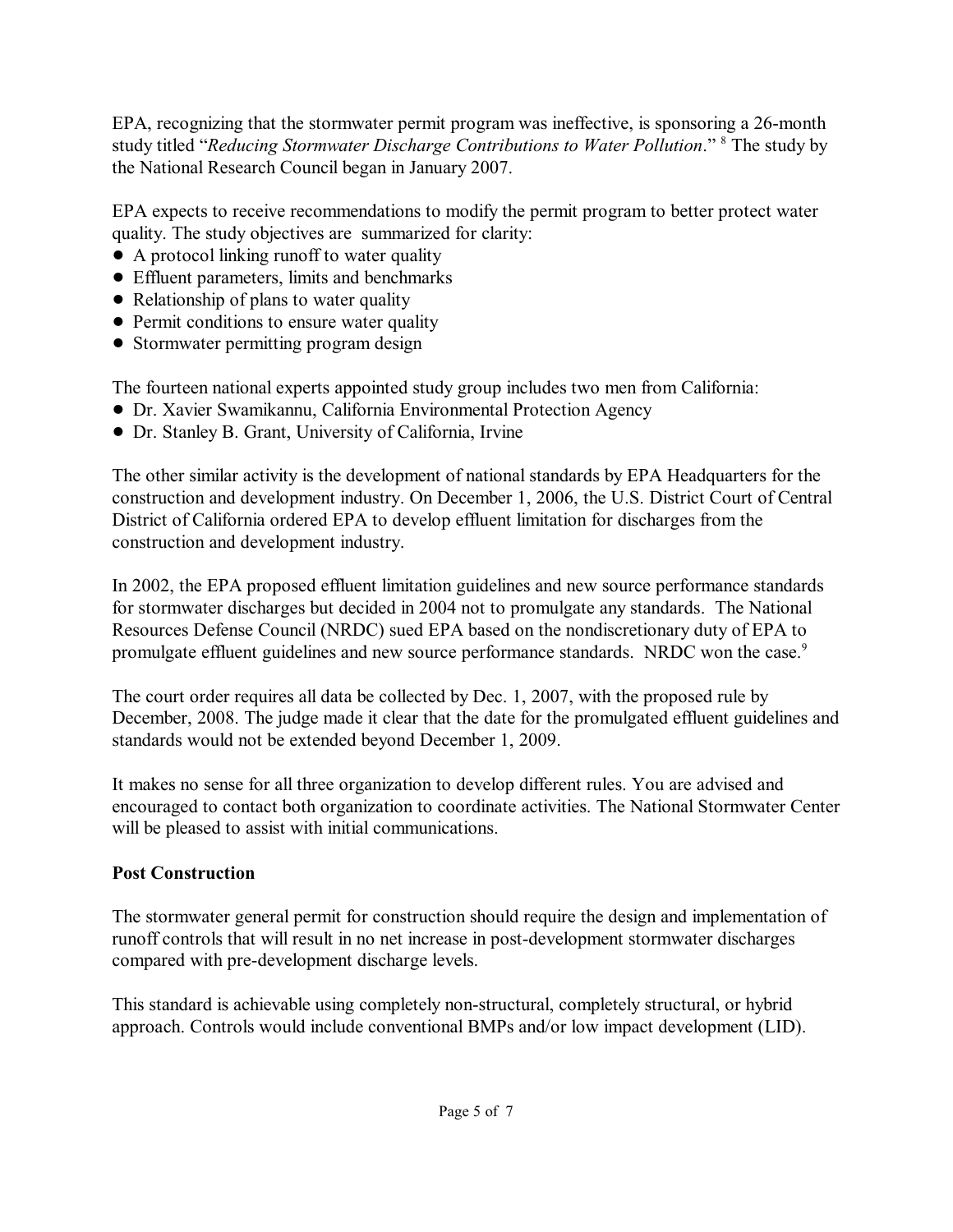The standard should be to maintain pre-development hydrology, including peak flows, recharge rates and stormwater volumes discharged from the site. Both New Jersey and Maryland now have laws that require this approach for new development. The Maryland stormwater law further states that a "primary goal" of state and local stormwater management programs shall be "to maintain after development, as nearly as possible, the predevelopment runoff characteristics" of the site. $10$ 

# **Qualified SWPPP Developer**

We support the requirement for trained and certified permittees. The EPA rules require the operators of construction activity take legal responsibility for site runoff by certifying their dependence on "qualified personnel." Writing the SWPPP is only a small part of permit responsibility. The large responsibility includes runoff management, monitoring and reporting. Therefore the certification course only begins with SWPPP development and continues through final stabilization and the notice of termination (NOT).

The National Stormwater Center (Center) has conducted such a certification program throughout the Nation for five years. All of the instructors have regulatory agency enforcement experience in NPDES. More than 200 stormwater inspectors have, after testing, qualified as a "Certified Stormwater Inspector" by the Center. <sup>11</sup>

In Florida, 14,000 inspectors have been trained and certified in erosion and sediment control. The course does not contain any instruction on NPDES permitting and reporting. It's a mistake not to tie the BMPs to the permit process. In addition to Washington, Georgia, Florida, Delaware, Maryland, and New Jersey, Michigan has a mandatory certification course.

As recommended above, if a permittee has a clean discharge, why are other mandatory controls necessary. We recommend the course be mandatory for those that exceed end-of-pipe numerical standards or visual releases of sediment. However, we do recommend state-approved courses like those identified in the draft rule and the courses offered by the National Stormwater Center. These are identified at **[www.NPDES.com](http://www.NPDES.com)** and are (1) Certified Stormwater Inspector, Certified Sediment Control Inspector, and Certified Illicit Discharge Inspector.

The U.S. EPA has trained 28 people for illicit discharge instruction. Two of the principal inspectors of the National Stormwater Center received this training.<sup>12</sup>